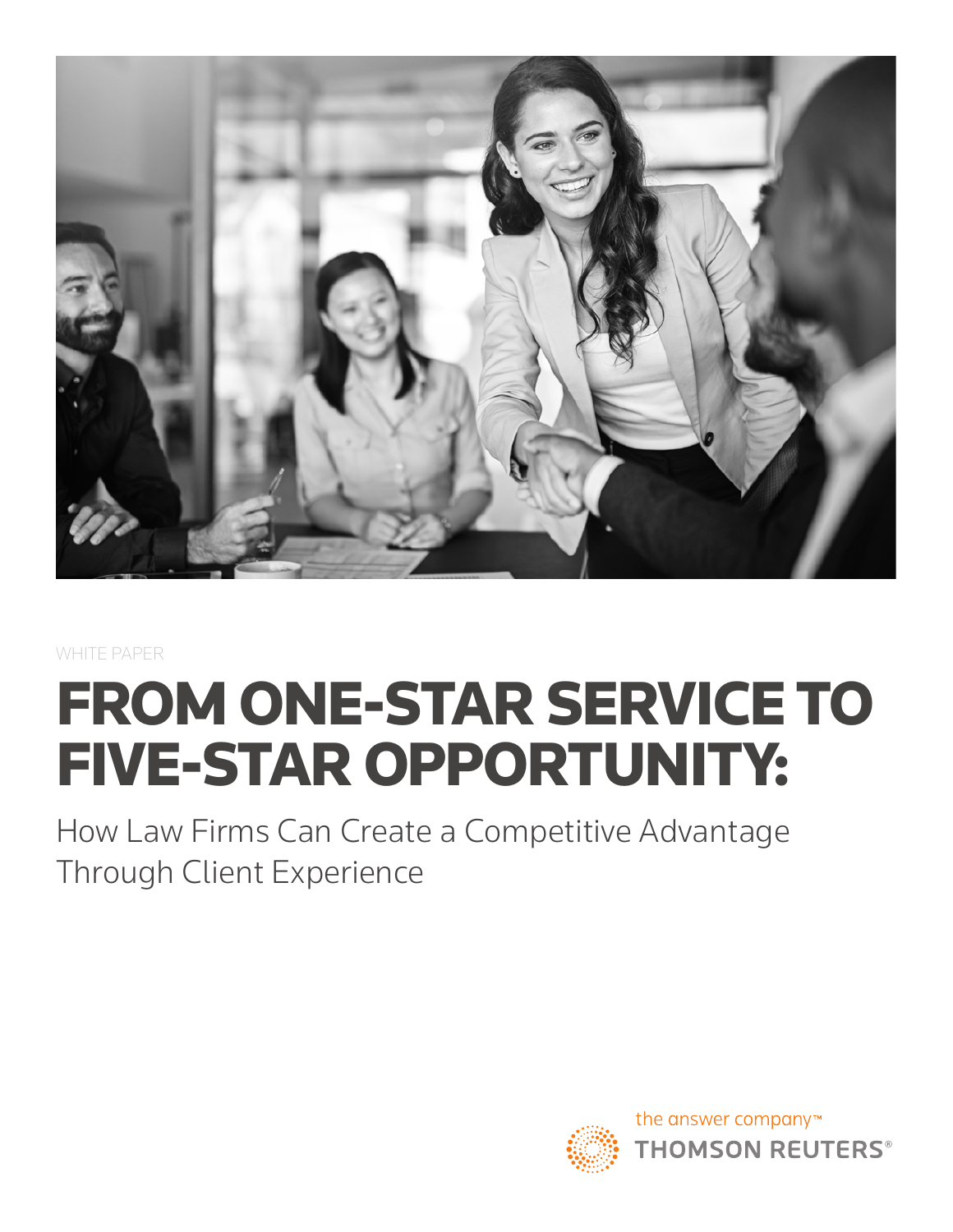#### **"There was no communication, and I think he was too busy … I was a minor thing for him. So, I would not go back. For anything."**

This simple, yet frank response from a real law firm client is a sign of the power shift in the market, giving clients greater freedom regarding where they turn to solve their legal problems.

Attorneys have undoubtedly recognized this shift, but, according to Thomson Reuters research, the majority aren't doing anything to respond to it. It's a widening chasm for attorneys between what they know is a challenge in delivering the best customer experience and the actions they're taking to deal with it.

The numbers prove it. Nearly 60 percent of small firms confide that clients demanding more for less is a key challenge, yet 76 percent admit they have made no changes to address it. Firms also agree the primary measure of success is client satisfaction ratings, but only 37 percent of those firms say they track client satisfaction. These findings come from the [Thomson Reuters Legal Executive Institute's](http://www.legalexecutiveinstitute.com/small-law-firms-report-2019/)  [2019 State of U.S. Small Law Firms Report](http://www.legalexecutiveinstitute.com/small-law-firms-report-2019/), a study of more than 300 members of solo and small law firms practicing in a wide range of areas.

And the story gets bleaker when it comes to firms confronting all the challenges they face: 27 percent of respondents revealed that their firms had

made zero changes in the past two years. Why? Complacency and the comfort of the status quo two long-standing issues for the profession.



But the risk of inaction outweighs any possible risks associated with making changes to meet client demands. Ignoring client service is especially hazardous, because it leaves attorneys unprepared for sustainable growth and puts them further out of touch with a client's needs. When it comes to client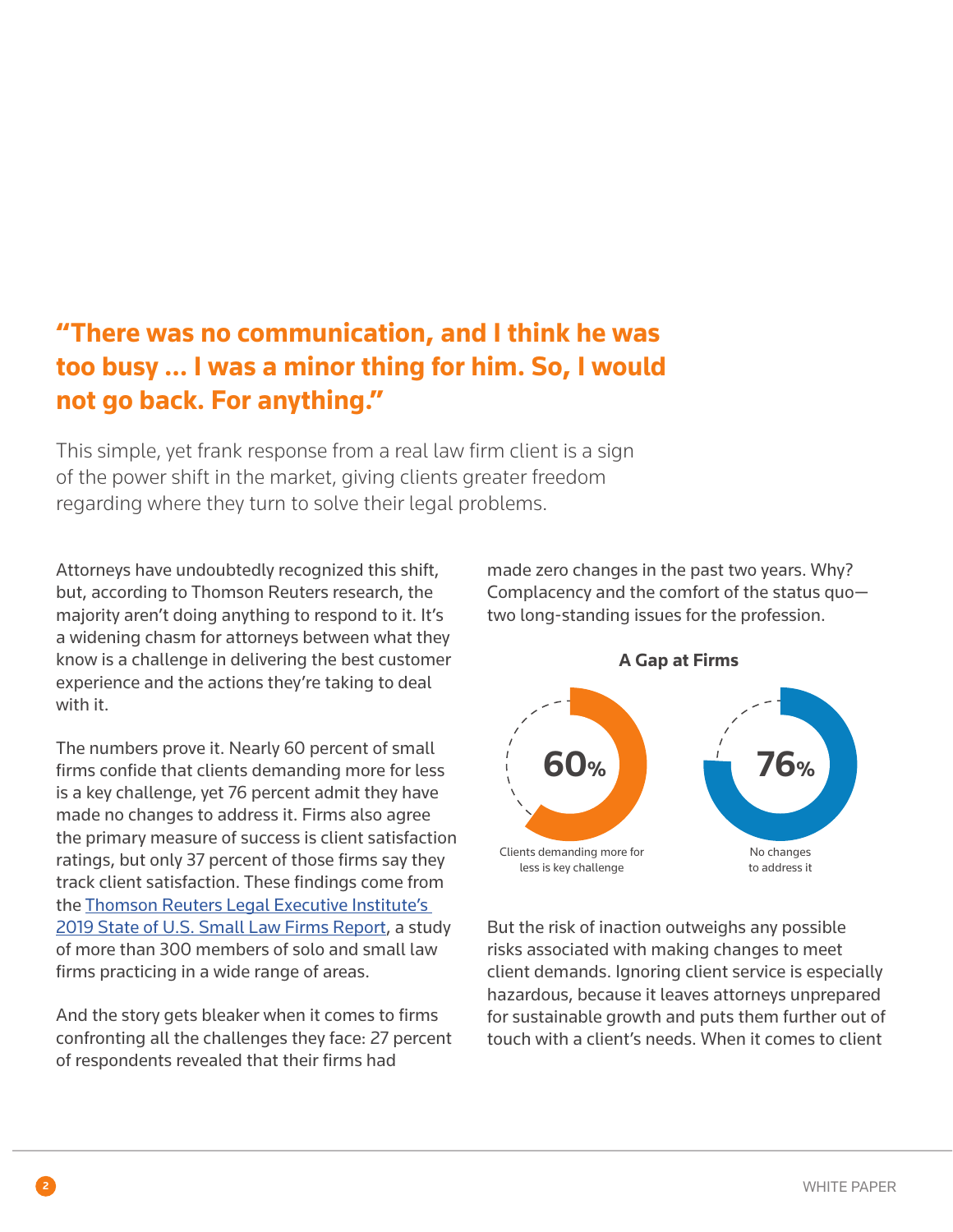service, a short-term mindset means long-term loss of business and increased pressure to make ends meet.

The good news is that a path forward awaits with plenty of opportunity to create a competitive advantage while giving clients the service they expect. In fact, the changes made now to track and enhance client service offer a powerful "first mover" advantage, since such actions are likely not being taken by competitors. This white paper will analyze the issue of client service  $\mathbf{I}$ **57%** for firms, show how clients are changing and offer guidance on what firms should do.

#### A SAVVIER AND MORE DEMANDING CLIENT

Customers who took action in a week or less

Today's clients are more sophisticated than ever, largely because they have access to a virtually limitless amount of information about their legal issues: legal problem guides, how-to blogs and even DIY services, to name a few. In turn, that knowledge increases the number of options available to clients, and the level of client expectations continues to rise. An attorney can now expect a much different first meeting with a client where the client is versed on his or her issue and more apt to demand a certain outcome.

However, that research may not necessarily be equipping clients with the proper information—which leads to other challenges. Claudia Lagos, a criminal defense attorney and partner at [Scully & Lagos](https://www.liamdscully.com/) in the Boston area, is seeing these changes. For her, a big hurdle is the self-perceived expertise clients

have when they come into her office: "You constantly have to deal with a lot of self-anointed lawyers on the internet. It's definitely a tougher thing for dealing with clients and their ultimate satisfaction."

In addition, the online world has created heightened demands for speed. Legal consumers today expect

> immediate value and give attorneys a short time frame to respond. According to the 2018 Thomson Reuters U.S. Consumer Legal Needs Survey, 57 percent of respondents who chose to act on their legal need did so in a week or less. That's a quick turnaround to give clients the information they need, respond to their requests and get them to make a hiring decision.

> > The need for speed holds true for existing clients. "The most important thing is that I'm available," Lagos says. "I think the most common complaint that you hear is that they haven't been able to get a hold of their attorney."

Compounding matters is the fact that 81 percent of legal consumers contact or seriously consider just two attorneys or law firms per legal need, according to the 2018 Thomson Reuters U.S. Consumer Legal Needs Survey. In other words, they are doing their homework online to learn more about their legal options and narrow down who they will contact. Because of that, a firm's client service process starts before a client ever signs on the dotted line. The first interaction with an attorney's online and offline reputation makes first impressions that much more important.

At the same time, though billable hours are shrinking, that doesn't mean the work is decreasing. In fact, it's just the opposite. For those firms surveyed, 72 percent identified spending too much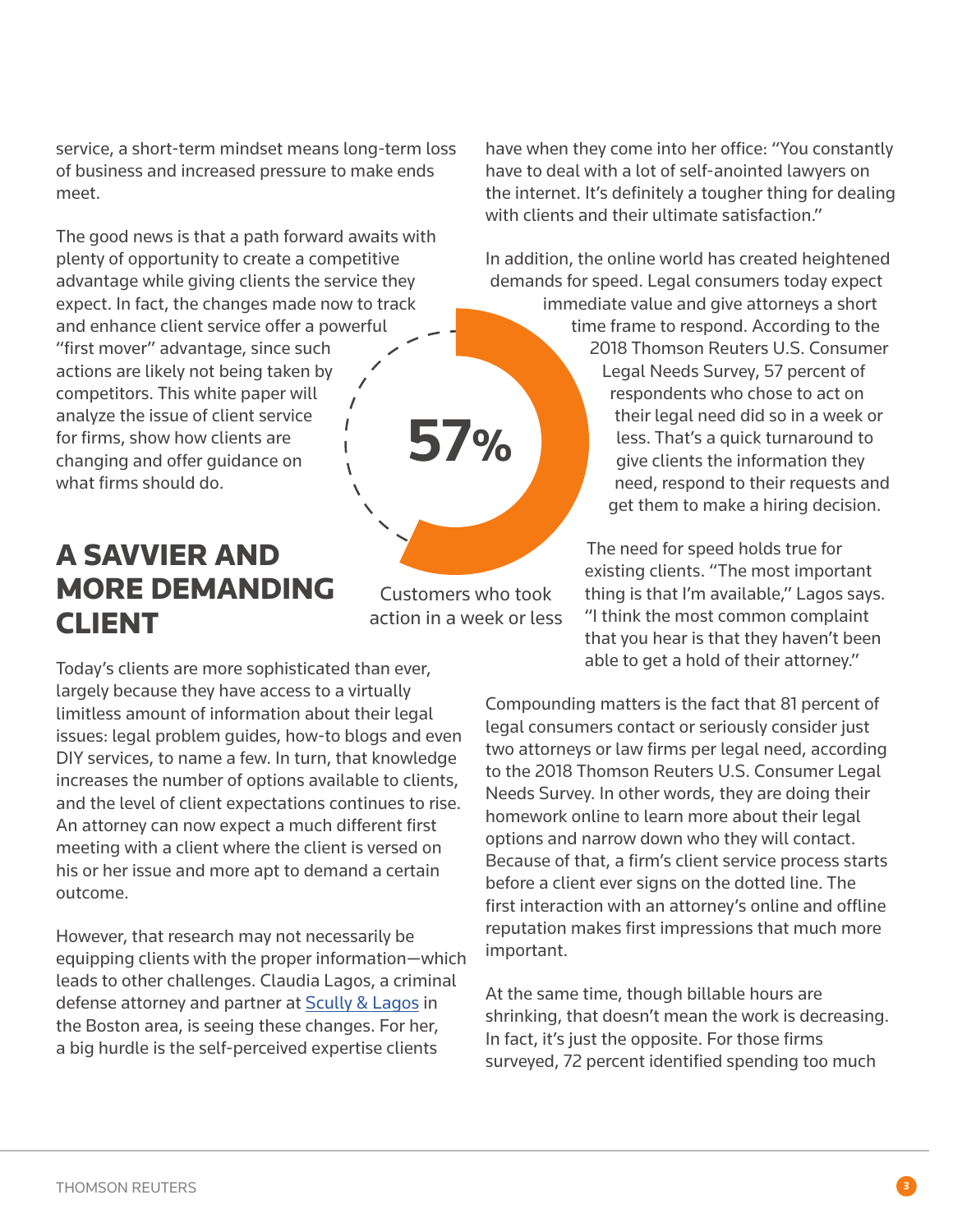time on administrative tasks as a challenge. As billable hours decrease, work is increasing that pulls attorneys away from clients. It shows that law firms have come to grips with the issue but haven't identified the necessary solutions to fix it.

Because of all these changes, the client service process now encompasses more of an attorney's mindshare and time. It's still about providing excellent legal expertise and giving clients a clear and accurate perspective on a case, but it's also about responding to calls, texts and emails, managing lofty expectations and showing how the firm is evolving with technology.

### A TEPID RESPONSE

The issue of client satisfaction is weighty, and most law firms are paralyzed by how to address it. While 85 percent of those surveyed said client satisfaction rates define success and 25 percent considered it the No. 1 measure of success for their firms, attorneys aren't tracking client sentiment, and the majority aren't seeing improvement in satisfaction ratings.

The struggles are evident when half of those surveyed said they haven't determined how to address the issue of clients demanding more for less,

often known as rate pressure. On top of that, only 35 percent of respondents noted providing better service to their current clients was a goal for 2019.

With the myriad challenges facing a small law firm, attorneys are struggling to react to an underlying

problem that is showing outward symptoms. Of course, it's easier to focus on a tangible bottom line than it is to look at the emotions surrounding a client's happiness. However, ignorance isn't bliss.

Law firms know a lack of action surrounding client satisfaction exists, but other metrics can seem more definitive and are much easier to track. While a metric like revenue must be measured, ignoring a formalized process for tracking how clients feel is leaving a gap between how attorneys think clients view them and how they are actually perceived. The reality is an unsatisfied client base searching new avenues for legal expertise and representation and law firms that are content to lose their business.

But for those willing to make changes, the problem can be eased. And those who are already addressing

> the issue of client satisfaction continue to close the gap.

#### THE PATH FORWARD

The number of issues can seem overwhelming, but if law firms can overcome their reluctance to establish a modern client service model, a more secure future awaits. To help make the switch and enact meaningful change, here are three recommendations to consider:

Attorneys who define success by client satisfaction rates

**85%**

#### **Think Speed**

Legal consumers are in a hurry. They are facing some of the most difficult and stressful times in their lives. They want answers, a way forward and a safe haven. As was mentioned, most legal consumers decide on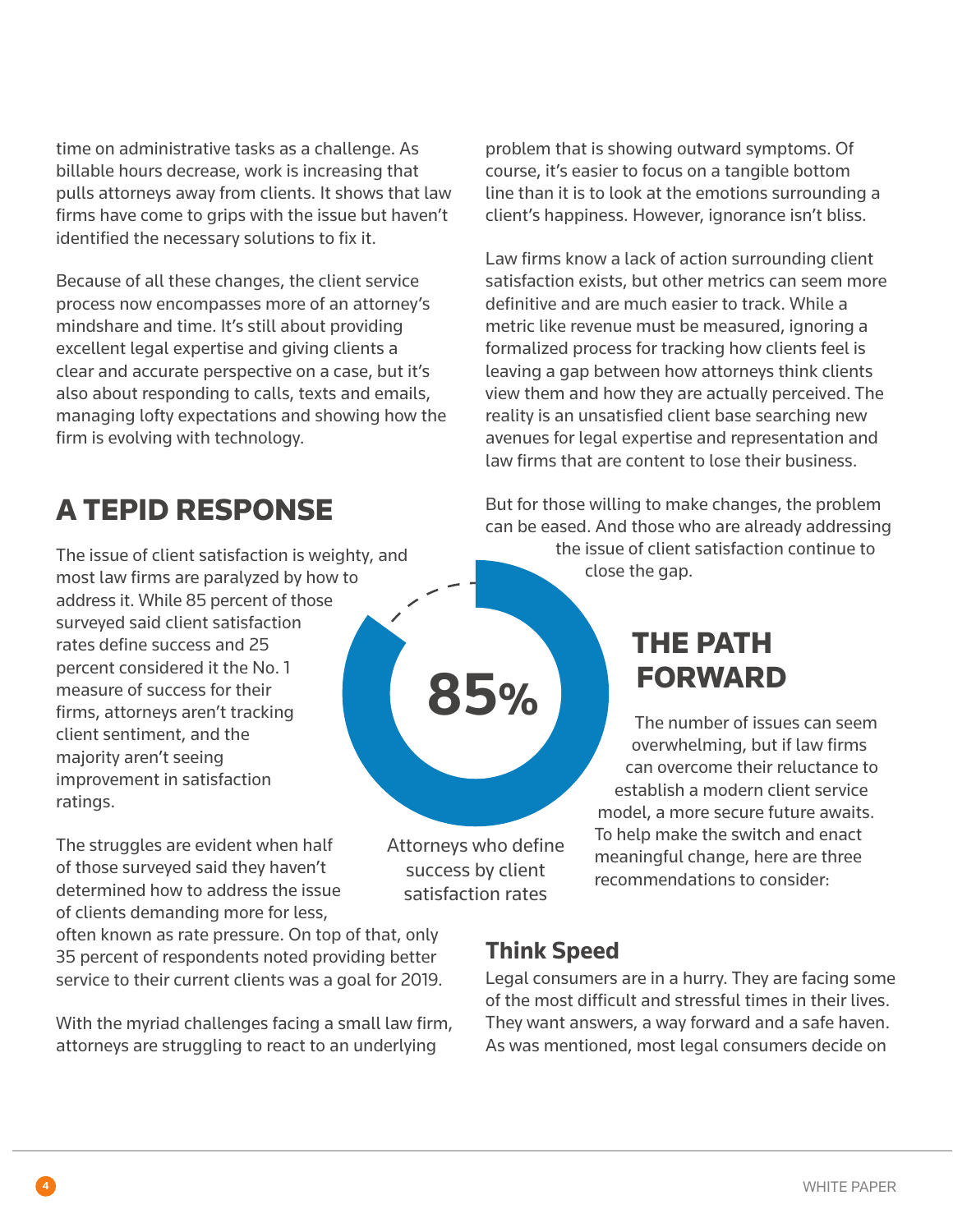their legal problem in less than a week. This means every moment of your client experience is at center stage and being evaluated for a very public online audience.



Therefore, showing value to a client can be achieved or lost through responsiveness and the ability to provide the quickest avenue to a solution. To do so, many firms need a culture shift to set expectations that all client questions get a response within 24 hours, even if it's a simple response that the question was seen and will get looked into. This ability to keep in contact with clients helps them feel heard and informed.

#### "A good client experience is being available, and that you always keep them updated on the status of their work," says Lagos.

Related to responsiveness is the ability to have all necessary information about a client's matter always available. Technology makes it easier than ever to perform accurate research and become an expert on nearly any practice area. Having visibility of any portion of a matter at any time, and in any place, via desktop or laptop computer, tablet or

smartphone, means even quicker response times because the answers are more easily accessed. Law firms committed to timeliness and accuracy can anticipate happier clients who experience a faster conclusion to their most taxing experiences.

For NiaLena Caravasos, founder of the [Law](https://nialena.com/)  [Office of NiaLena Caravasos,](https://nialena.com/) investing in client relationships means surprising clients when it comes to responsiveness. "Sometimes when I respond right away, I don't hear back, and I'll have my paralegal call them to make sure that they saw my email, and they'll tell her, 'Oh, my gosh. I didn't even check my emails. I never thought she would respond to me so quickly.'"

#### **Don't Treat Technology as a Foe**

Another way to heighten client experience is for firms to bring themselves into the modern age and drop their reluctance to embrace technology. That begins with looking past the short-term pain of any technology adoption and looking at the benefits – especially those your competitors get.

New technologies for researching precedents and practice areas, for example, make it easier to become the expert clients are searching to hire. In the past, attorneys spent hours sorting through paper files, ensuring accuracy and finding a reliable answer. But now you can get artificial-intelligence-powered legal research and practice-specific answers to heighten efficiency and increase confidence in your legal work. With expertise being the No. 1 factor legal consumers look to when hiring an attorney, that's a big deal.

Creating more efficiency through technology can make you easier to work with and allow you to focus on the things that matter. Attorneys revealed that they spent 26 percent of their time outside of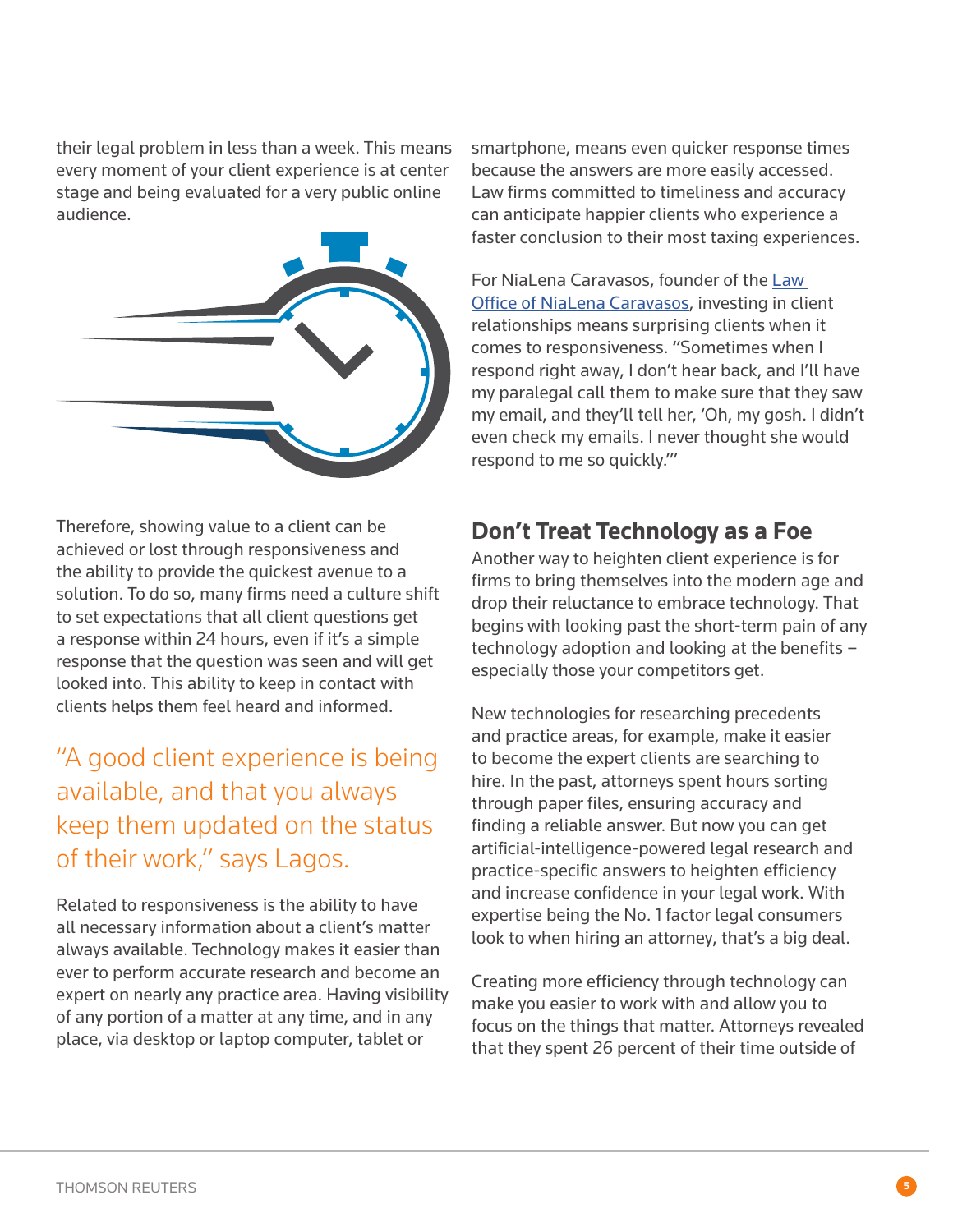practicing the law and meeting with clients. That's lost revenue, lost relationship building time and lost work/life balance.

And the deficit is greater for solo attorneys. According to the survey, solo attorneys spend more time on meeting with clients and dealing with administrative tasks than larger firms. Investing in technological efficiency can give you more business, make your clients feel better served and free your day to schedule as you like.

"Part of technology is to be able to have the tools to make things easier for you," says Caravasos. "If you don't take advantage of what technology offers for you, then things are going to slip through the cracks."

should recognize that her or his reputation impacts the entire firm.

Consider these small steps:

- Ask clients directly for feedback via in-person comments or by email using their name and case specifics.
- Let the client know how the feedback will help the firm and even individual practice areas, and request information the client thinks will help others pick an attorney.
- Invest in quarterly surveys of current and past clients to get a pulse on how they feel.
- Manage the firm's online reputation by spending time looking at online reviews.

Each of these items by itself can make a difference in a firm's ability to understand client sentiment. Once the feedback process is set up, schedule regular meetings to discuss client input and systematically review the information. This feedback is invaluable as law firms look to better serve their clients' needs. "I track client satisfaction basically because I talk to my clients pretty frequently," says Rob Sullivan,

a product liability attorney and founder of [Sullivan Law](https://www.sullivantrial.com/) in Kansas City.

Don't neglect the best facilitator for future clients: current clients. Asking clients for feedback builds trust and can be the bridge from one client to the next.

#### **Ask Your Clients for Feedback**

You miss 100 percent of the shots you don't take, as the saying goes. In the same way, it's hard to know if your clients are happy if you never ask. That's why it's important to create a system for tracking client satisfaction.

It need not start with a highly formalized system. Because very few law firms are tracking client service, this is a chance to get a step ahead. And it isn't just about individual attorneys. Each lawyer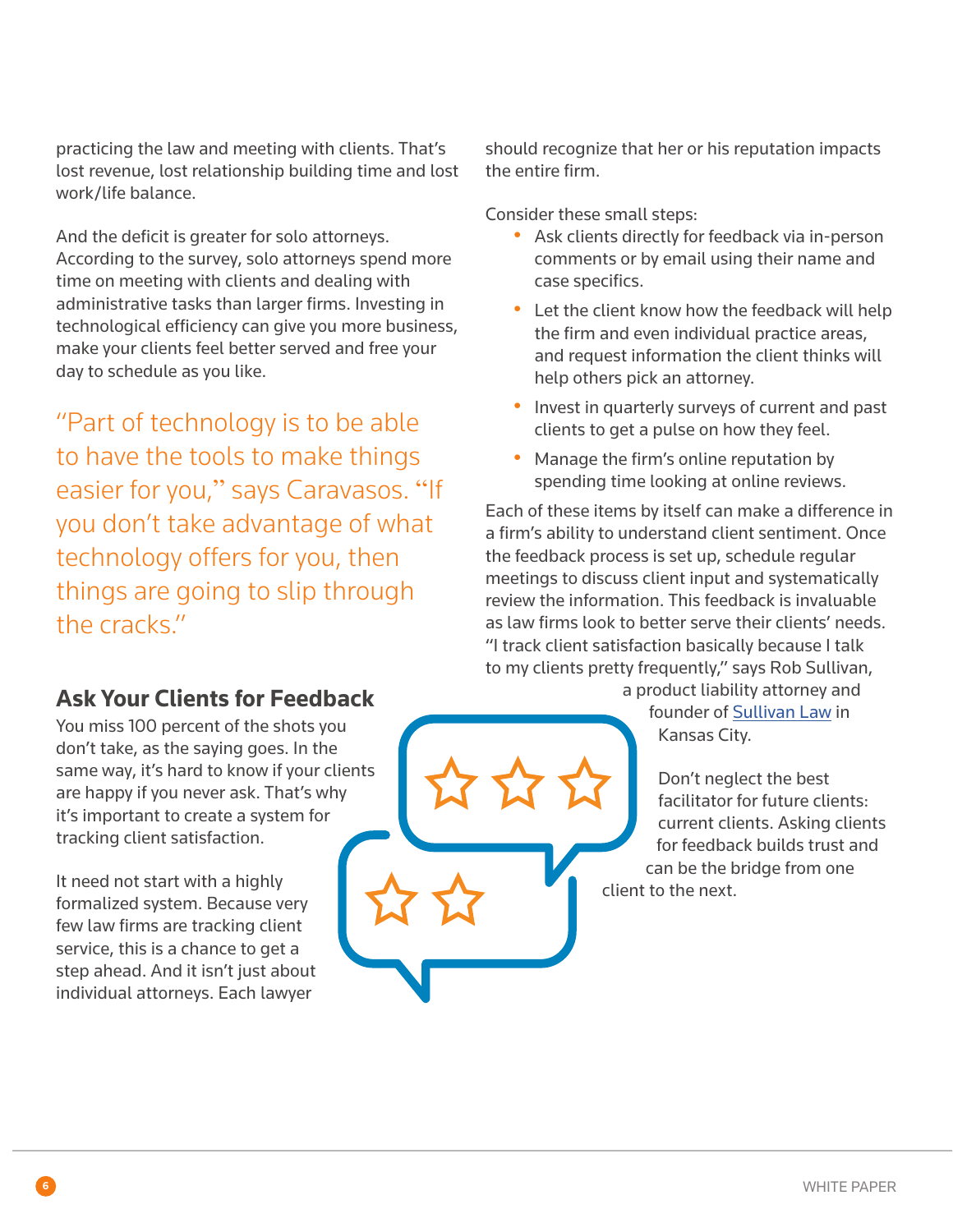## THE OPPORTUNITY IS RIPE

All the data suggests that ignoring client satisfaction has hit a tipping point. When your livelihood depends on the service delivered, firms can't disregard the impending challenges. The modern client expects more. However, with the right strategies in place, law firms can overcome the challenges of the current legal market. Potential clients still need their problems solved, and attorneys still have the expertise to get the job done. The party setting the terms of engagement may have shifted, but with a renewed focus on positive client experiences, small law firms can experience a boost to their reputations and their bottom lines.

And beyond revamping the ways you serve your prospects and clients, know that sometimes positive client experience just comes down to being more human and understanding of the issues they are facing.

"You have to be genuine," Sullivan says about his service approach. "And it helps when your clients like you."